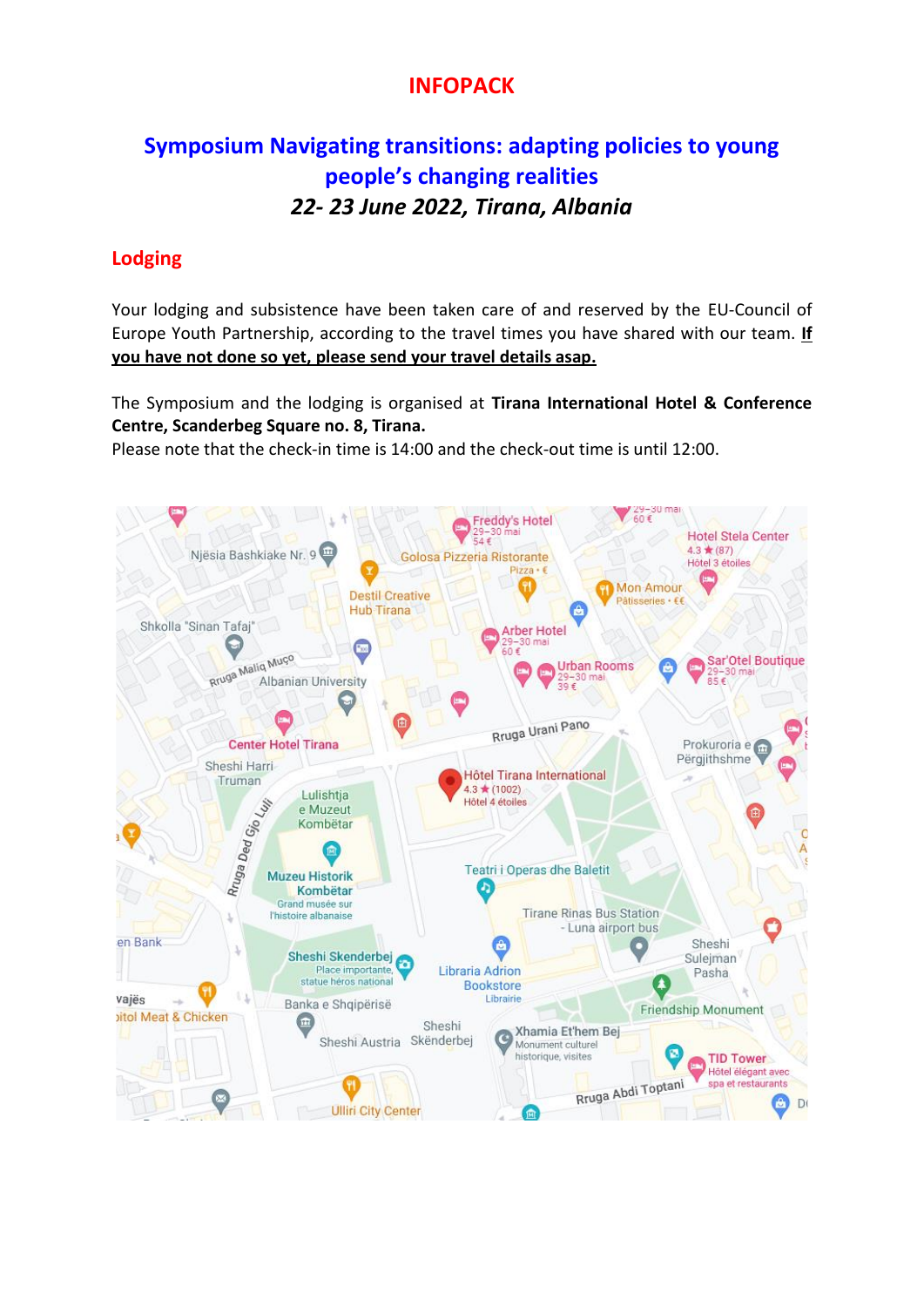## **How to get to the venue?**

Tirana airport *Mother Teresa International Airport* is situated 17 km northwest of Tirana. **The public bus to the city centre (with the final stop right behind the Hotel) can easily be found in front of the airport.**

LU-NA shpk offers a shuttle service from TIA to Tirana and vice versa (see [\(https://www.tirana-airport.com/c/16/bus\)](https://www.tirana-airport.com/c/16/bus). The service called Rinas Express is available every hour between 06:00 in the morning until 24:00 in the evening. The bus stops 5 minutes from the Hotel, behind the Palace of Opera and Ballet. The journey takes 30 minutes.

The rate for a single fare is 400 Albanian Lek (around 3.5 EUR).

#### *Service Hours:*

Tirana main square – Tirana International Airport: every one hour starting from 06:00 until 24:00

Tirana International Airport – Tirana main square: every one hour starting from 07:00 until 02:00

If you are coming by car, all guests of the hotel can benefit from a parking free of charge. There are 2 entrances to the parking: one from Dibra Street and one from the National Museum.

### **Some useful information:**

- The Weather in Tirana at the end of June is around 25-33°C and it is quite sunny
- Time Zone in Albania: GMT+2
- National Currency in Albania is Lek (L); you can easily exchange the money in the banks or exchange offices.

*Exchange rate: 1 EUR =120.42 L*

 *1 USD =115.51 L*

You will be often asked and advised to pay cash (in restaurants, taxi, shops…) so as not to pay an expensive conversion fee. Think about exchanging to Lek at the arrival to cover your transport costs to the Hotel. The Airport shuttle bus stops 5 mins walk from the hotel and it costs around 400 L. See more information on the airport bus below in How to get there.

- Free Wifi connection is available in the Scanderbeg Square and at the hotel, as well as in most bars and restaurants. Keep in mind and in check your roaming costs. Albania does not participate in the EU initiative on free roaming so your bills might go up quickly.
- Drinking tap water is not recommended. Think about bringing along your own bottle to fill up with filtered water.
- As of 1 May 2022, Albania removed all COVID-19 requirements. Travellers no longer need to show proof of vaccination against COVID-19 or a negative PCR test to enter Albania. Please remember to check the relevant rules and requirements for your country of return and/or transit as well as for the airlines. They may differ.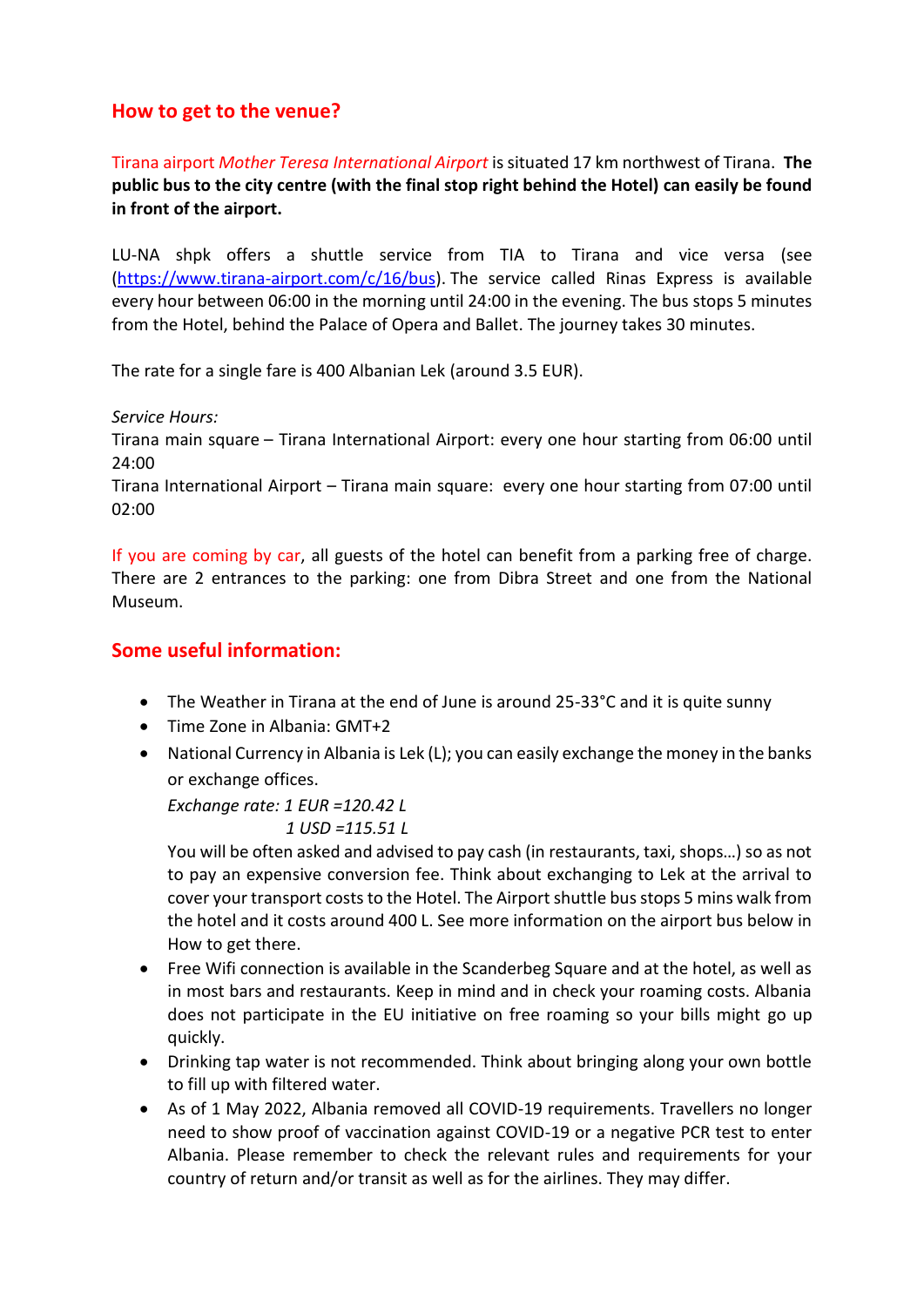## **Additional information about Albania, provided by our local partners**

#### **The host city of the event - Tirana, the Capital of Albania**

**Tirana**, Albanian **Tiranë**, city, capital of [Albania.](https://www.britannica.com/place/Albania) It lies 27 km east of the [Adriatic Sea](https://www.britannica.com/place/Adriatic-Sea) coast. This year Tirana is hosting the [European Youth Capital Title.](https://tiranaeyc2022.al/en/home-k-english/?external=1)

It was founded in the early 17th century and became the capital of Albania in 1920.

The old city stretches to the east and north of the main square and features alehouses and historic architecture. Tirana has museums, a national institute of folklore, a national theatre, and a concert hall. Skanderbeg Square has a large statue of [Skanderbeg](https://www.britannica.com/biography/Skanderbeg) (Gjergj Kastrioti), the Albanian national hero. The inhabitants of Tirana are mostly Muslim.

For more information and guidelines about Tirana you can follow below pages:<https://albania.al/destinations/tirana/>

#### **Official Language in Albania:**

The Albanian language has its own alphabet and is distinct from any other language ([https://en.wikipedia.org/wiki/Albanian\\_language\)](https://en.wikipedia.org/wiki/Albanian_language). And you read the language just like it is written.

|                                        | Aа                | B b          | $C_{\rm c}$               | $\mathbf{C}$ c | D d               | $Dh dh$ E e            |                             | Εë                                                                                                                                                                                                                                                                                                                                                                                                                                                                                                | Ff                |
|----------------------------------------|-------------------|--------------|---------------------------|----------------|-------------------|------------------------|-----------------------------|---------------------------------------------------------------------------------------------------------------------------------------------------------------------------------------------------------------------------------------------------------------------------------------------------------------------------------------------------------------------------------------------------------------------------------------------------------------------------------------------------|-------------------|
| <b>Useful words in Albanian:</b>       | a                 | bë           | cë                        | cë             | dë                | dhë                    | e                           | ë                                                                                                                                                                                                                                                                                                                                                                                                                                                                                                 | fë                |
| Hello-Përshëndetje                     | [a]               | [b]          | [ts]                      | [t͡ʃ]          | [d]               | $\lceil \delta \rceil$ | $\lceil \varepsilon \rceil$ | [ə]                                                                                                                                                                                                                                                                                                                                                                                                                                                                                               | $\lceil f \rceil$ |
| $No/Yes - po/jo - Po/Jo$               | $G$ g             | Gi gi        | H h                       | Ιi             | Ji                | K k                    |                             | L1 11                                                                                                                                                                                                                                                                                                                                                                                                                                                                                             | M <sub>m</sub>    |
| Goodbye- mirupafshim                   | që                | qjë          | hë                        |                | ië                | kë                     | lë                          | llë                                                                                                                                                                                                                                                                                                                                                                                                                                                                                               | më                |
|                                        | $\lceil g \rceil$ | $[+]$        | [h]                       | [i, j]         | fil               | [k]                    | Ш                           | $[1] % \centering \includegraphics[width=0.9\textwidth]{images/TrDiM-Architecture.png} % \caption{The first two different values of $d \sim \tfrac{1}{\sqrt{2}}$ and $d \sim \tfrac{1}{\sqrt{2}}$ and $d \sim \tfrac{1}{\sqrt{2}}$ and $d \sim \tfrac{1}{\sqrt{2}}$ and $d \sim \tfrac{1}{\sqrt{2}}$ and $d \sim \tfrac{1}{\sqrt{2}}$ and $d \sim \tfrac{1}{\sqrt{2}}$ and $d \sim \tfrac{1}{\sqrt{2}}$ and $d \sim \tfrac{1}{\sqrt{2}}$ and $d \sim \tfrac{1}{\sqrt{2}}$ and $d \sim \tfrac{1}{$ | [m]               |
|                                        |                   |              |                           |                |                   |                        |                             |                                                                                                                                                                                                                                                                                                                                                                                                                                                                                                   |                   |
| Thank you (very much) - - Faleminderit |                   |              |                           |                |                   |                        |                             |                                                                                                                                                                                                                                                                                                                                                                                                                                                                                                   |                   |
| Good morning - Mirëmëngjes             | Nn<br>në          | Ni ni<br>nië | O <sub>o</sub><br>$\circ$ | $P_{D}$<br>pë  | Qq<br>αë          | Rr<br>rë               | $Rr$ $rr$<br>rrë            | S <sub>s</sub><br>së                                                                                                                                                                                                                                                                                                                                                                                                                                                                              | Sh sh<br>shë      |
| Excuse Me-Më falni                     | $\lceil n \rceil$ | [n]          | [ə]                       | [p]            | $\lceil c \rceil$ | [r]                    | $\lceil r \rceil$           | [s]                                                                                                                                                                                                                                                                                                                                                                                                                                                                                               | M                 |
| Please $-$ ju- lutem                   | Τt                | Th th        | Uu                        | V <sub>V</sub> |                   | $X x$ Xh xh $Y y$      |                             | Ζz                                                                                                                                                                                                                                                                                                                                                                                                                                                                                                | Zh zhl            |
|                                        | të                | thë          | u                         | vë             | xë                | xhë                    | v                           | zë                                                                                                                                                                                                                                                                                                                                                                                                                                                                                                | zhë               |

[Albania](https://theculturetrip.com/europe/albania/) has a population of just 2.8 million. It is also a top destination for foodies, with affordable fine dining and delicious local dishes such as *fërgesë* stew to try*.* Be pleasantly surprised by the world-class beaches of the Riviera, or find your inner adventurer by hiring a car and driving into the mountains. Here's what to know before you go.

**Albanians are said to be very friendly.** Albania is a tourist friendly and safe country. So don't be afraid to ask for directions or other information – there will always be someone who will help you find what you're looking for, be it accommodation, a place to eat or transport advice. Many Albanians speak English and tourism is developing as a key part of the country's economy.

**Albanian food is delicious**. Bring a pair of stretchy pants with you, because [Albanian cuisine](https://theculturetrip.com/europe/albania/articles/10-best-restaurants-to-try-in-tirana-albania/) is fantastic. The best dishes are tasty and affordable. Make sure to try as many as you can while you're here, but start your culinary experience with *fëgesë* (a slow-cooked stew made of pep-